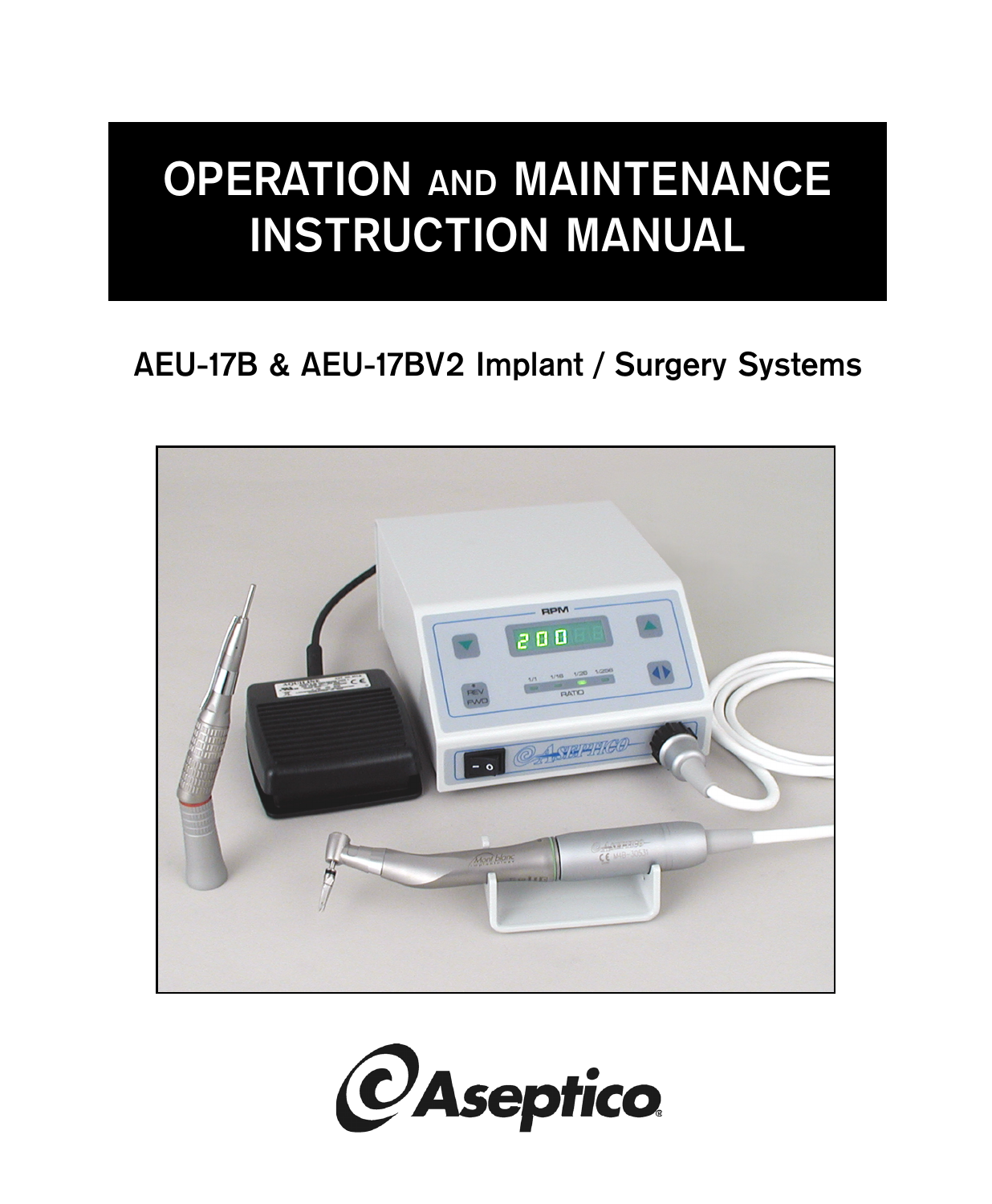# **TABLE OF CONTENTS:**

| Specifications                  |
|---------------------------------|
|                                 |
|                                 |
| Setting Up the Unit 2           |
| Operation Functions 3           |
|                                 |
|                                 |
|                                 |
|                                 |
| Sterilization and Maintenance 5 |
| Warranty Back Cover             |
|                                 |

# SPECIFICATIONS.

| Console Size: | $5.80$ " x $7.21$ " x $3.03$ "<br>(14.73 cm x 18.31 cm<br>x 7.70 cm) |
|---------------|----------------------------------------------------------------------|
|               | Console Weight: 3.0 lbs (1.67 kg)                                    |
| Power Source: | 110V/120V 60Hz or<br>220V/250V 50Hz                                  |
| Fuses:        | 1A/110V<br>0.5A/220V<br>Slo Blo Type                                 |

# **CLASSIFICATIONS:**

- Internally Powered Equipment
- Type B Equipment
- Ordinary Equipment degree of protection against ingress of water
- Not suitable for use in the presence of a flammable anesthetic mixture with air or with oxygen or nitrous oxide.



P.O. Box 1548 • Woodinville, WA 98072 8333 216th Street S.E. • Woodinville, WA 98072 (425) 487-3157 • (800) 426-5913 www.aseptico.com • info@aseptico.com

To prevent injury to people and damage to property, please heed relevant warnings and remarks. They are marked as follows:

- **WARNING:** Serious injury or death may result if ignored.
- **CAUTION:** Damage to property or the environment may result if ignored.
- **NOTE:** Important additional information and hints.



The UL 2601 Standard Duty Cycle for Intermittent Use is 1 min. on / 5 min. off.

WARNING: This device has been tested and found to comply with the emissions requirements of EN 55011:1991. These requirements provide reasonable protection against harmful electromagnetic interference in a typical medical installation. However, high levels of radio-frequency (RF) emissions from electrical devices, such as cellular phones, may disrupt the performance of this device. To mitigate disruptive electromagnetic interference, position this device away from RF transmitters and other sources of electromagnetic energy.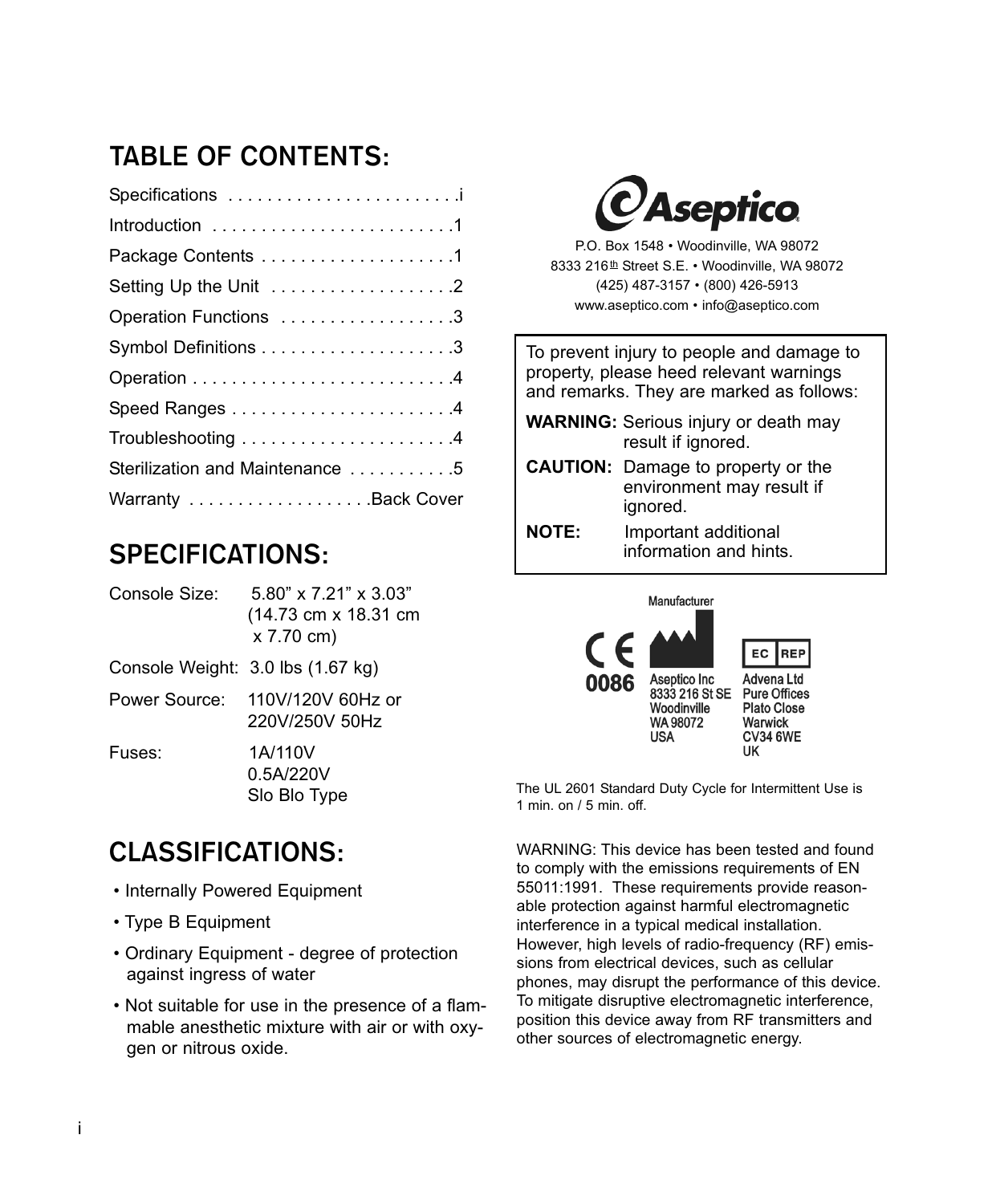Your new Aseptico AEU-17B or AEU-17BV2 Implant / Surgery System is one of the finest units available to the medical profession. The system features a high torque brushless motor with digital RPM readout for precise speed control. These features combine to make the perfect surgical motor for endodontic and other medical surgeries.

This system is engineered to provide many years of reliable service. Please read the instructions provided in this manual to receive the best and longest service from your Aseptico equipment.

Separate manuals may be provided to cover the operation and maintenance of handpieces or other accessories for your unit.

### **PACKAGE CONTENTS:**

- Electronic Control Console
- AE-4B-30 Autoclavable Brushless Micro Motor
- Autoclavable Motor Holder
- AE-7P On/Off Foot Control
- 1/16 (AEU-17B) or 1/20 (AEU-17BV2) Reduction Contra Angle Handpiece(s) purchased separately
- Remote Power Cord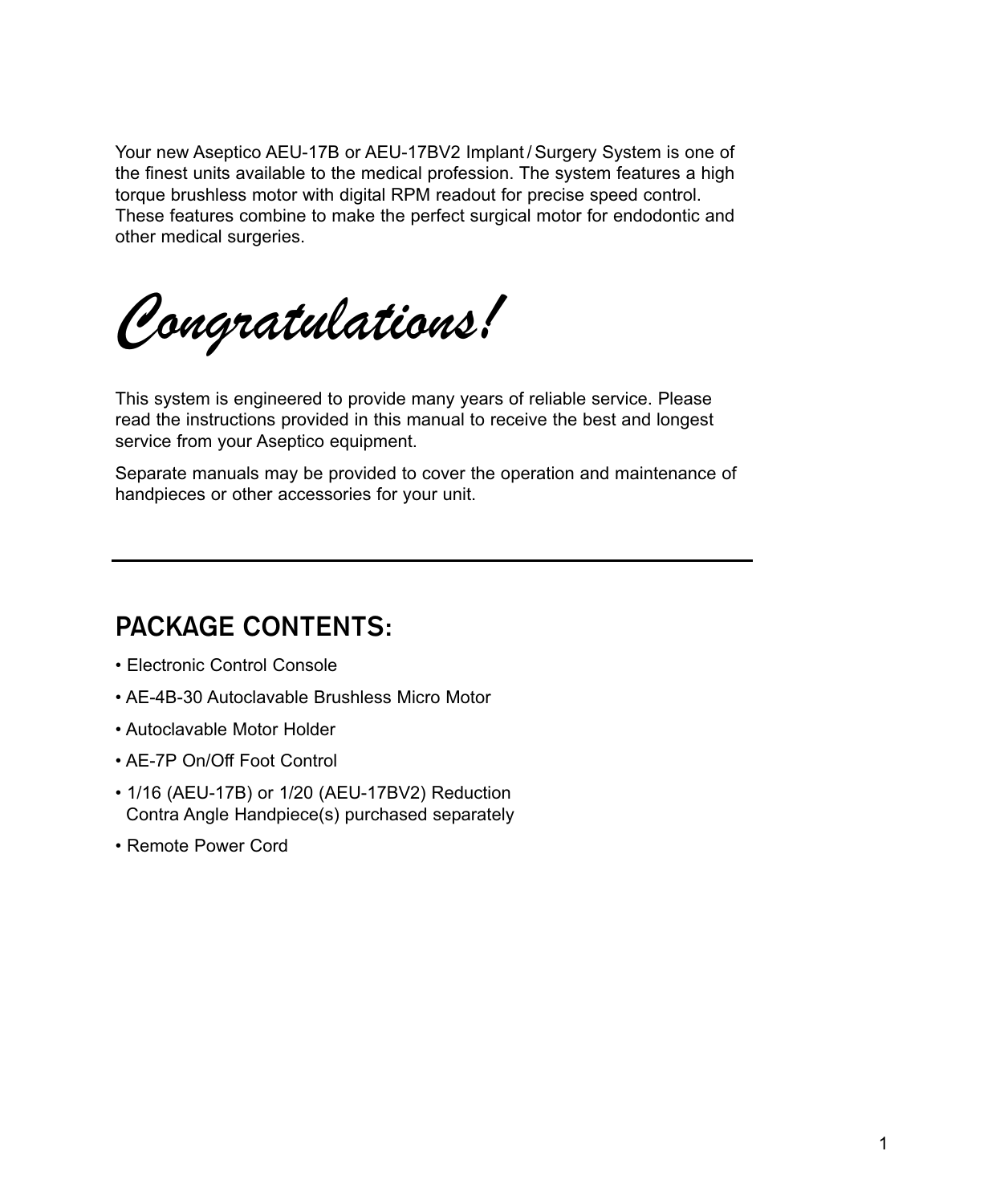# **SETTING UP THE UNIT:**

**1.** Unpack the console and check that the voltage is proper. Use 110V for 110-120V 60Hz voltages, and 220V for 220-250V 50Hz voltages. For alternative voltages (220V-250V), confirm that the type of plug cap is correct for the country of usage and carries the proper certification markings. The correct cord is shipped with the console.



- **2.** Attach the remote power cord to the back of the console and plug into a grounded electrical receptacle (see Figure 2).
- **3.** Connect the motor to the receptacle on the lower front panel of the console (Figure 1).
- **4.** Attach the appropriate "E-Type" handpiece to the motor as shown in Figure 3.
- **5.** Attach the supplied foot control to the connector on the back of the unit marked "Footswitch" (Figure 2). An on/off type or variable-speed type foot control may be used.



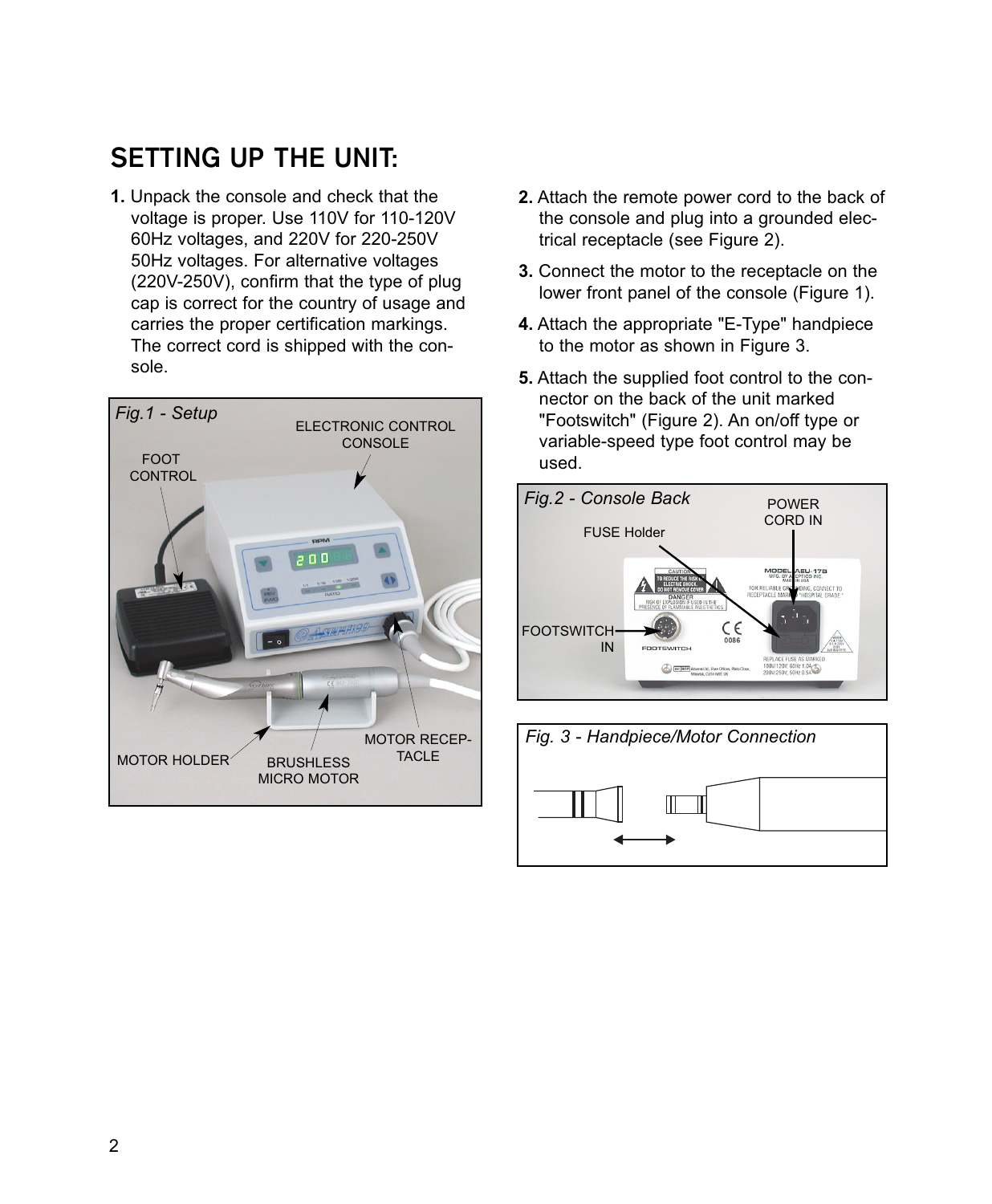#### **OPERATION FUNCTIONS: Refer to Figure 4**

- **1. Power Switch** Controls power on/off to console. When turned On (-), console should light up.
- **2. RPM** Controls speed of motor and handpiece. Push the Up arrow to increase speed and the Down arrow to decrease speed. A visual display shows actual RPM. Ratio selector must match exactly the ratio of the handpiece being used for complete accuracy.
- **3. Forward/Reverse** Determines the rotation of the motor and handpiece. A red LED and audible beeper indicate reverse rotation.
- **4. Ratio Selector** Calibrates the RPM display to read accurately for up to four different handpiece ratios. Push the ratio Up/Down arrow until the indicator lights match the handpiece ratio you are using. Different handpiece ratios are required to obtain high torque, low speeds used in surgery. The speed ranges with a 30K motor are shown in Figures 5a (AEU-17B) and 5b (AEU-17BV2), page 4.



# **SYMBOL DEFINITIONS: SYMBOL DEFINITIONS:**

Type B Equipment

**Dangerous** Voltage

Attention - Consult Accompanying **Documents**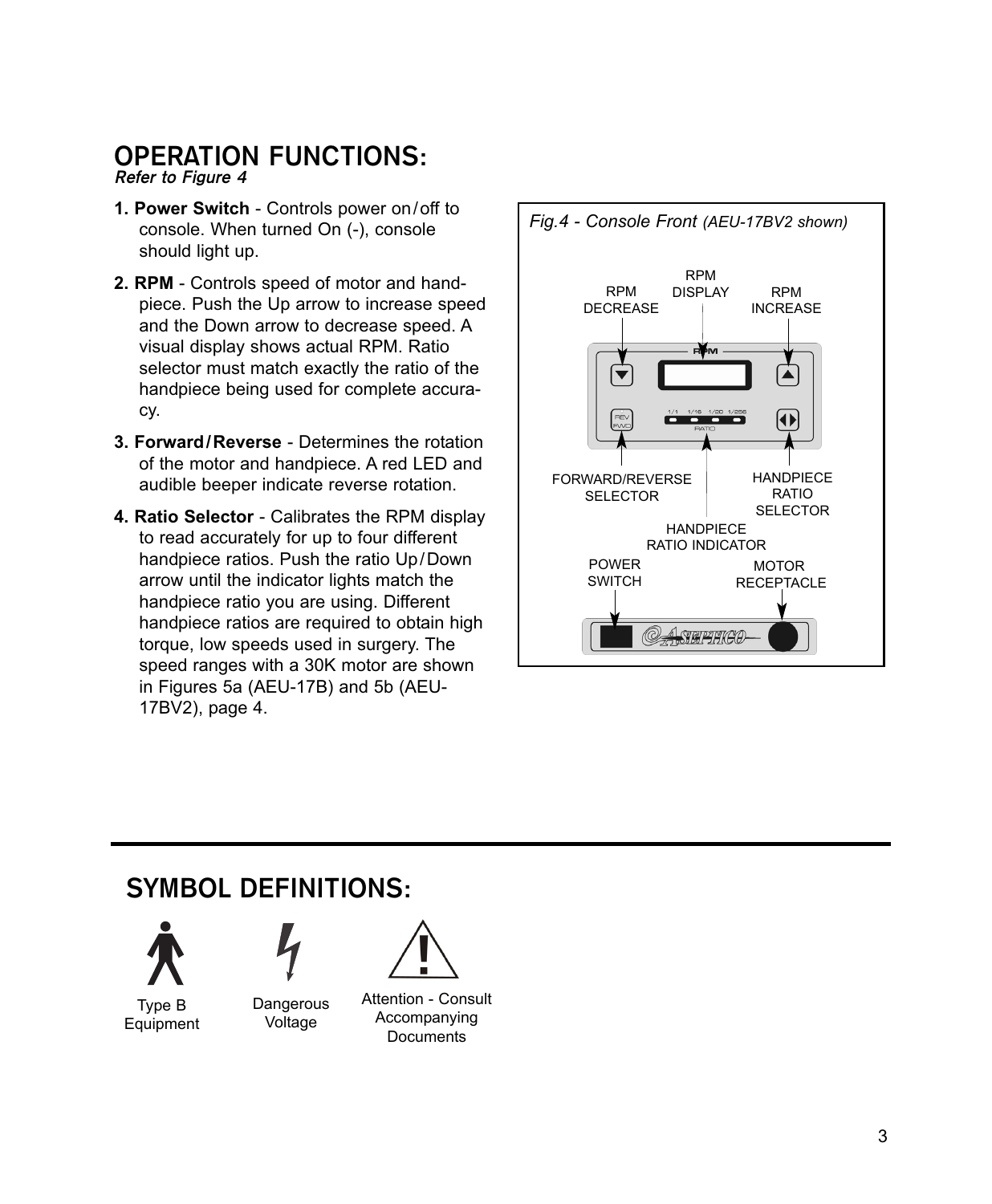# **OPERATION:**

**THERATION:**<br>After the unit has been set up and you have made yourself familiar with the operation functions, you are ready for operation as follows:

- **1.** Turn the power switch on the lower left front of the console to the 'ON' position. The front panel display will light.
- **2.** Attach a sterile handpiece to the motor and set the Ratio Selector to match the gear ratio of the handpiece being used (i.e. 1/16 for a 1:16 handpiece, or 1/20 for a 1:20 handpiece). See Figures 5a & 5b.
- **3.** Adjust the Up/Down arrows on the RPM display to the desired operating speed on the RPM readout.

**NOTE: The RPM display indicates true bur speed when the Ratio Selector is in the appropriate position. Make sure the Ratio Selector Matches the handpiece ratio for display accuracy.**

## **TROUBLESHOOTING:**

| Fig. 5a - AEU-17B Speed Ranges |                                  |            |  |
|--------------------------------|----------------------------------|------------|--|
| <b>SPEED RANGES</b>            |                                  |            |  |
| 1/1                            | 4,000 - 30,000 RPM               |            |  |
|                                | $1/16$ 300 - 1,900               | <b>RPM</b> |  |
|                                | $1/64$ 50 - 470                  | <b>RPM</b> |  |
|                                | 1/256 10 - 120                   | <b>RPM</b> |  |
|                                |                                  |            |  |
|                                |                                  |            |  |
|                                | Fig. 5b - AEU-17BV2 Speed Ranges |            |  |

| $1/1$<br>$1/16$ | 4,000 - 30,000 RPM |            |
|-----------------|--------------------|------------|
|                 | $300 - 1,900$      | <b>RPM</b> |
| 1/20            | $200 - 1,500$      | <b>RPM</b> |
|                 | 1/256 10 - 120     | <b>RPM</b> |

Thorough cleaning and lubrication of handpieces after each use and before sterilization is very important to ensure proper operation and service life of the handpiece. Refer to page 5.

| Problem:                                                       | <b>Correction:</b>                                                                                                                                                                                       |
|----------------------------------------------------------------|----------------------------------------------------------------------------------------------------------------------------------------------------------------------------------------------------------|
| Console does not light when<br>turned on:                      | • Check console to power connection.<br>• Check for proper voltage to the unit.<br>• Check fuse. If blown, replace with 1A/250V slo-blo fuse<br>for 110 volts, and 0.5A/250V slo-blo fuse for 220 volts. |
| Console lights when turned on,<br>but handpiece does not turn: | • Check motor plug connection.<br>• Check footswitch connection.<br>• Depress footswitch.<br>• Increase RPM.<br>• Check that bur is properly seated in the handpiece and<br>the collet is closed.        |
| Improper display                                               | • Turn power switch off, wait 5 seconds, then turn back on to<br>reset.                                                                                                                                  |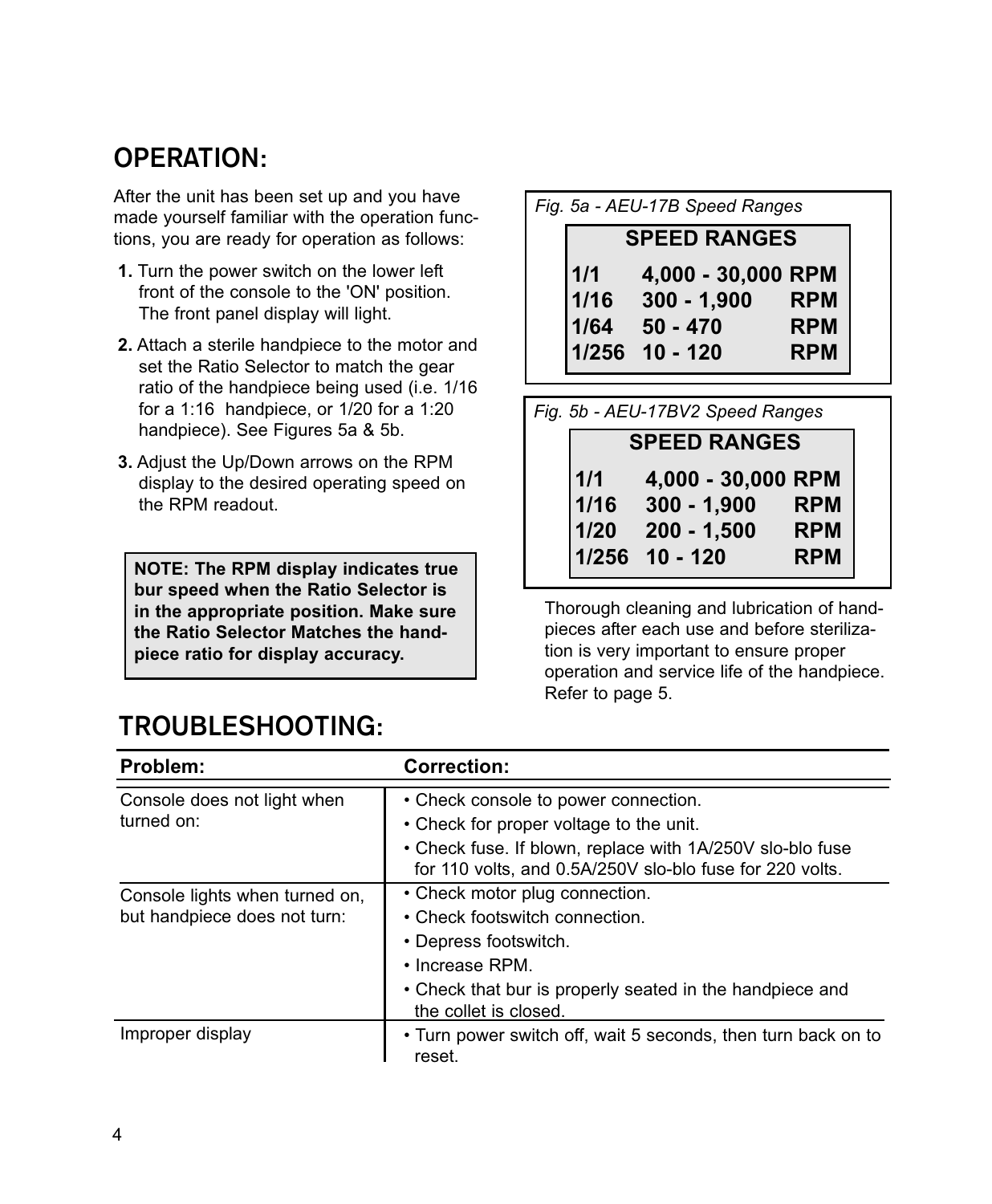# STERILIZATION:



**WARNING** - Sterilize the motor between each patient use.

**WARNING** - Use of a sterilization method or temperatures other than what are prescribed may damage the motor or present a risk of cross-contamination between patients.

**CAUTION** - Do not soak or submerge the motor in any liquid.

#### **STERILIZATION PROCEDURE:**

#### **Pre-clean**

**1)** Thoroughly brush off any visible signs of debris from the motor and cord.

**2)** Thoroughly clean the device with a moist cloth or towel to remove any remaining signs of debris.

#### **Sterilize**

**3)** Select one of the three following sterilization methods (A. B. or C.):

**Wrapped Sterilization** – Place in an appropriately sized sterilization pouch and seal it.

#### **A. Gravity Wrapped:**

- **Minimum Temperature:** 132° C (270° F)
- **Full Cycle Time:** 20 minutes
- **Minimum Dry time:** 30 minutes

#### **B. Prevacuum Wrapped:**

- **Preconditioning Pulses:** 3
- **Minimum Temperature:** 132° C (270° F)
- **Full Cycle Time:** 4 minutes
- **Minimum Dry time:** 40 minutes

**Flash Sterilization** – For immediate use only.

#### **C**. **Gravity Unwrapped:**

- **Minimum Temperature:** 132° C (270° F)
- **Full Cycle Time:** 10 minutes No dry time is required for flash sterilization.

#### **MOTOR & CORD ASSEMBLY:**

- The entire motor and cord assembly is fully autoclavable. Before autoclaving the assembly, remove any handpiece from motor and install autoclaving plugs into the end of the motor and motor cord connector as shown below. The plugs are supplied with the motor and cord.
- Loosely coil the motor cord when autoclaving. Avoid sharply bending the cord when autoclaving.



• If the autoclaving plug for the motor becomes difficult to remove or install, apply silicone grease or similar lubricant to the O-rings.

**NOTE:** Call Aseptico, Inc. at 1-800-426-5913 for any questions or clarifications on this sterilization procedure.

# MAINTENANCE & CLEANING:

**HANDPIECES** - Thorough cleaning and lubrication of handpieces after each use and before sterilization is very important to ensure proper operation and service life of the handpiece. Follow the instructions provided with the handpiece purchased for complete maintenance instructions.

# $^{\prime\prime\prime}$  Warning

• Do not attempt to disassemble the motor or motor connector. • Do not oil or lubricate the motor.

• Do not attach a handpiece to the motor while motor is running. • Do not bend motor cord sharply.

Failure to comply with any of the above instructions may void your warranty

**CONSOLE MAINTENANCE** - The exterior of the console may be cleaned by wiping with a soft cloth moistened with mild detergent or disinfecting solution.